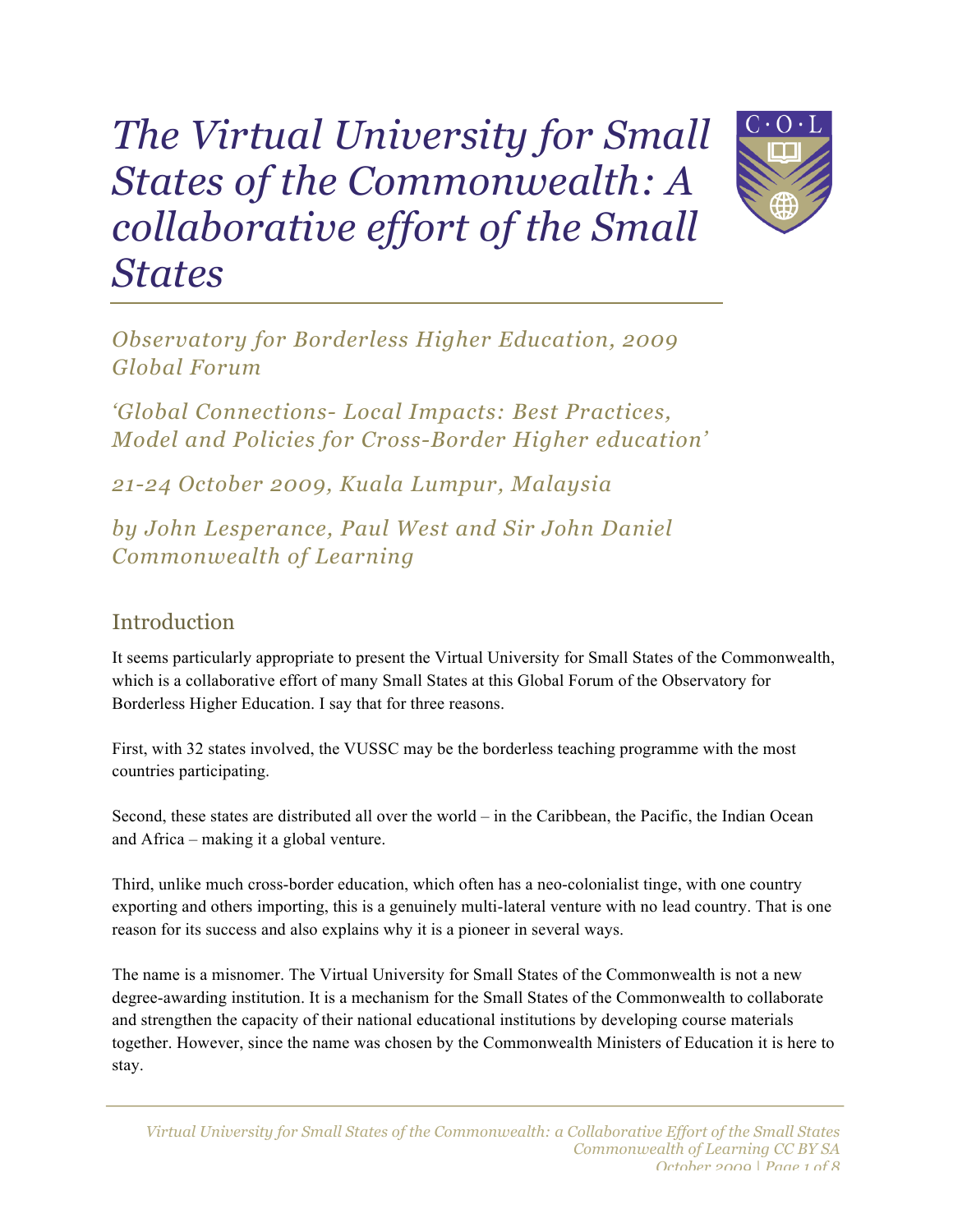I make this presentation on behalf of my colleagues John Lesperance and Paul West, from Seychelles and South Africa respectively, who are two of the key architects of this interesting example of borderless tertiary education.

## Historical Background

#### *The concept*

Let me start with the historical background. The idea of the VUSSC was launched when Commonwealth Ministers of Education held their triennial meeting in Canada in 2000.

That Millennium year, 2000, saw a strong focus on educational development. The World Forum on Education for All met in Dakar and set six targets for education and training. Later that year the United Nations articulated eight Millennium Development Goals that incorporated two of the Dakar Goals. Ministers of Education felt under pressure to develop their education systems.

That was also the year of the dotcom frenzy. Developed countries became infatuated with the Internet as it began transforming communication between people and creating new methods of doing business. The Internet clearly also had implications for education and vendors and technophiles were quick to claim that online was the future and older educational methods would soon be consigned to the dustbin of history.

These developments created a tantalising dilemma for the Commonwealth Education Ministers when they met at the end of 2000. The Dakar Goals and the Millennium Declaration enjoined them to increase access to education at all levels. New information and communication technologies threatened to make traditional approaches to teaching and learning obsolete but also promised novel ways of expand education.

Ministers from the Small States faced a special dilemma because few of them believed that their countries had the critical mass of expertise or ICT infrastructure to go it alone in the new eWorld. Yet they did not want to be tributary, as in the past, to technologies, systems and materials developed by larger states.

The Ministers thought that by working together as Small States they could nurture an indigenous capacity for online learning that would enable them to harness these new developments for the benefit of their peoples. The mechanism would be what they called the Virtual University for Small States of the Commonwealth.

COL helped them develop a proposal, which a sub-group of Ministers reviewed at a meeting in Seychelles in 2003. Their plan for the VUSSC was approved later in the year by the next triennial Conference of Commonwealth Education Ministers in Edinburgh and they asked COL to continue to help them.

*Plan meets reality*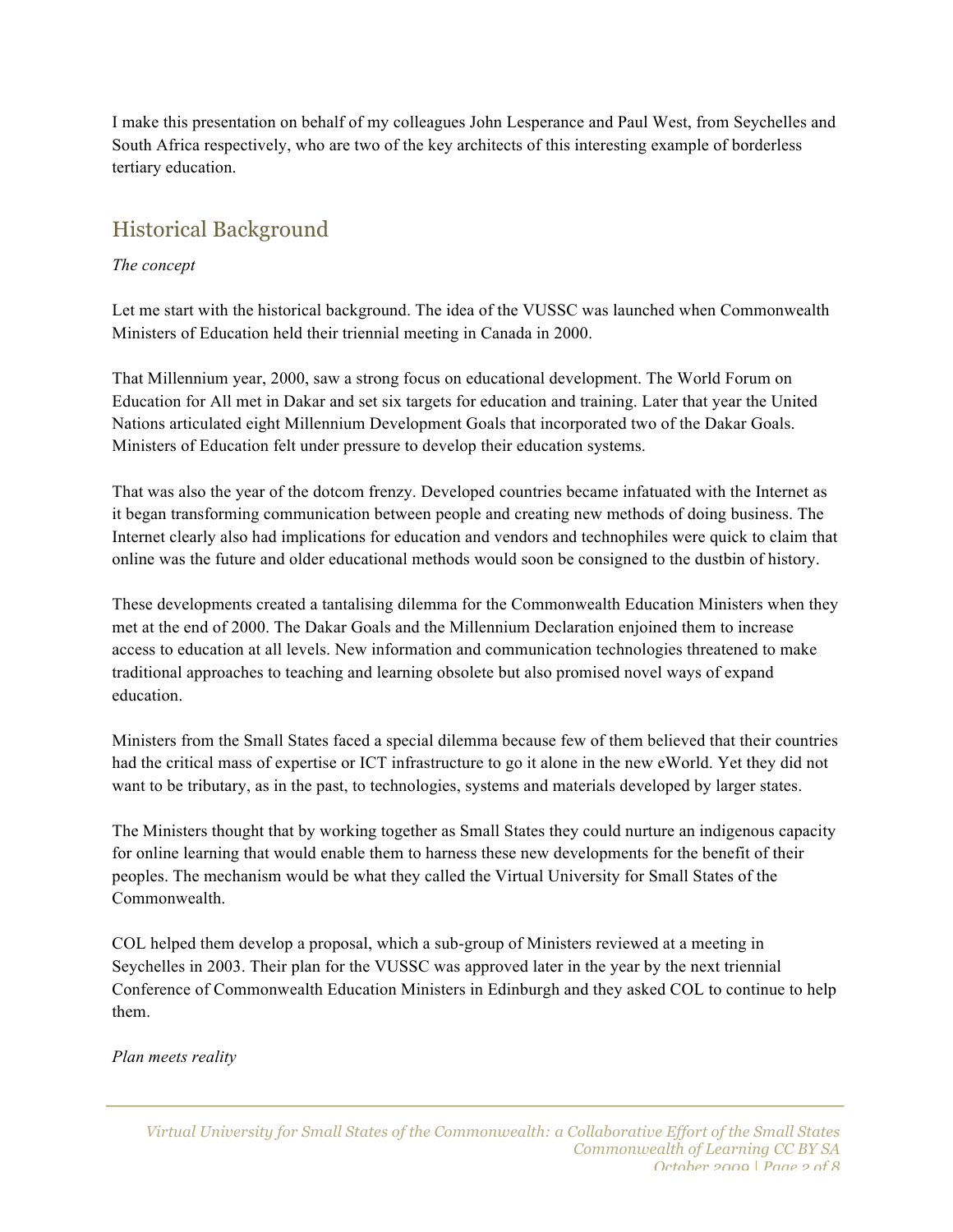However, by 2004, when implementation of the VUSSC began, the world had changed.

First, eLearning was clearly not going to consign other forms of education and training to the dustbin of history. Some of the initial applications of eLearning had given disappointing results and the hangover from the dotcom frenzy had matured and chastened people. But although online learning was moving into education by seepage rather than tsunami and it clearly had great potential.

Second, the Ministers' planning had assumed funding to establish the VUSSC as a new Commonwealth body with its own organisational structure and headquarters. However, donors said that they were not interested in funding a new intergovernmental agency or multi-national university consortium, although they liked the idea of strengthening education and training through existing national institutions, particularly if linked to development objectives.

Third, ICT had evolved considerably since 2000. MIT's OpenCourseware project had given momentum to the concept of Open Educational Resources (OERs). Multi-media and ICT were merging into a rich environment that encouraged greater collaboration through what we now call Web 2.0. This had encouraged COL to launch WikiEducator, a space for online contribution, in 2006.

Reacting to these changes COL began building VUSSC from the bottom up by focusing on capacity building in the Small States. The focus switched from creating something new to building upon the institutional capacities that already existed. The aims were to build the capacity of existing institutions by collaboratively developing teaching and learning materials, to support the creation of accreditation mechanisms and to facilitate the exchange of educational programmes among Small States and others.

The challenge facing COL and the Small States was that they had no model to guide them. Any model had to be flexible and take account of extensive consultations with government policymakers and institutional staff.

For starters COL canvassed ministers of education on two key issues. Did their country want to continue with the project? Two-thirds said they did.

What were the priority educational and training objectives they hoped to achieve? Their responses generated a list that emphasised shorter skills-related post-secondary courses. Areas identified were as hospitality and tourism management, small business development and entrepreneurship, professional development for the education and health sectors, life skills, construction management, fisheries management, and disaster management.

COL was asked to facilitate training in the joint development of course materials that could be used by national institutions in a range of settings – face-to-face and distance. Another goal was to strengthen the sense of membership and ownership of the VUSSC consortium itself. In the light of these aims training in the development of open educational resources (OERs) was the first VUSSC activity.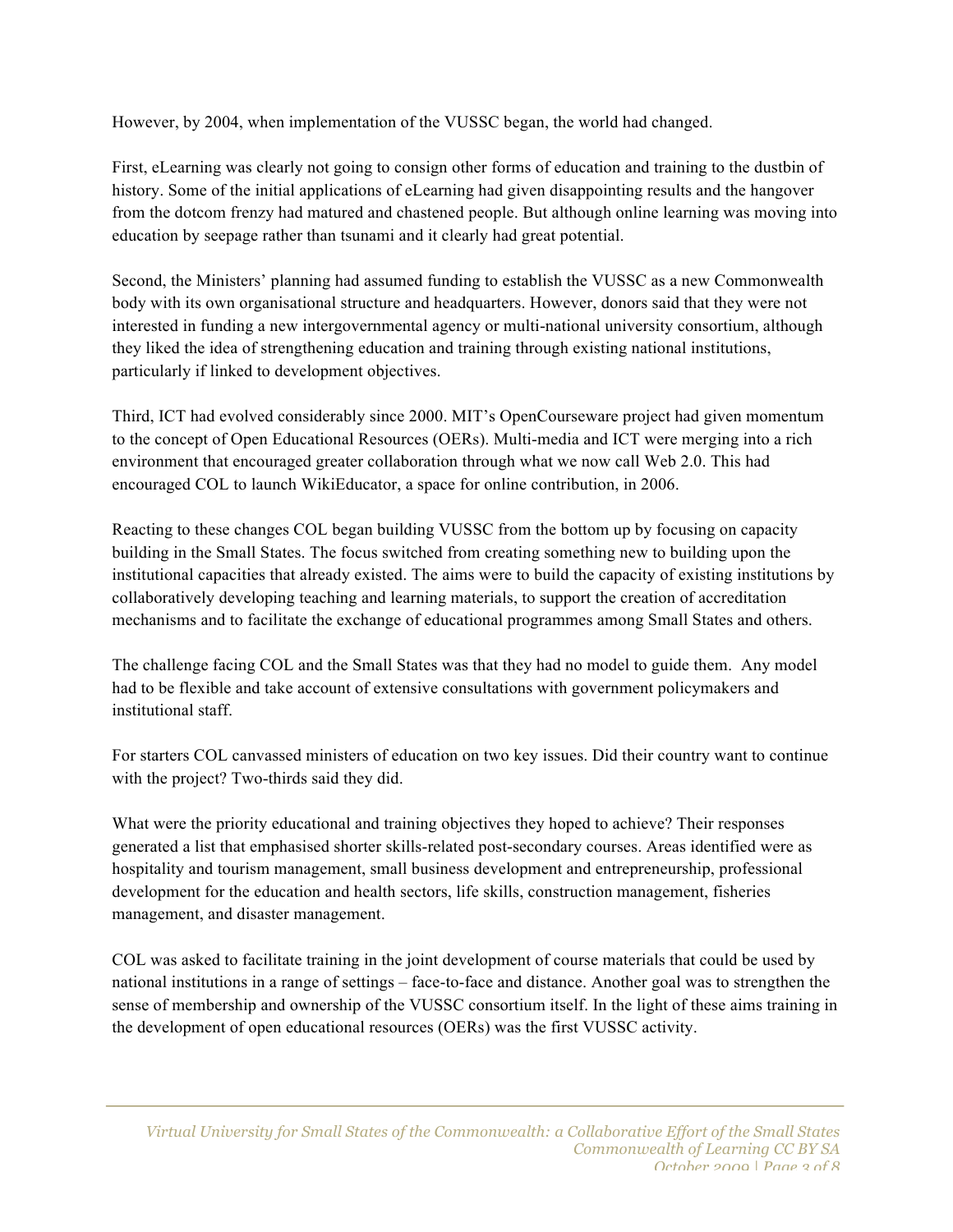### Implementation

#### *Course Development Workshops (Boot Camps)*

COL's tactic was to get Small States to volunteer to hold face-to-face course development and training workshops, attended by academics from all interested countries. Academics were trained in writing distance learning materials using online collaboration platforms in intensive face-to-face workshops lasting three weeks. When the people trained in the workshops returned home they continued to collaborate online to develop courses. Furthermore they had a multiplier effect because they were required to share their new skills and knowledge with other colleagues in their home institutions.

In August 2006 COL hosted its first training and materials development workshop in Mauritius for educators from 14 Commonwealth Small States. Over a three-week period participants developed online skills to enable them collaboratively to develop learning content for courses in Tour Guiding and Starting Your Own Business. The participants undertook to train colleagues in the skills they had learning after returning home and to continue to contribute to content development.

The success of the VUSSC workshop in Mauritius led to other workshops. Each workshop had a focus on content development including capacity development. The aim was to provide learners with a wide variety of educational opportunities and the flexibility to choose when, where and how they should learn. This takes advantage of one of the greatest strengths of open and distance learning.

Before each workshop, four team leaders and a coordinator from the host country come to Vancouver for four days of orientation. This gives them an understanding of the VUSSC concept and its relevance to the topic area in which they are experts. They plan a learning module to be created during the workshop. There is e-mail interaction with all the participants before the workshop after the team leader orientation, but experience showed that the real interaction starts after people meet face-to-face and have got to know each other.

One challenge is that even after spending time together in the workshops, it can be very challenging for busy people to remain actively involved in online communities of practice once they get home. People in small developing countries are usually engaged in many activities simultaneously and they have to battle with limited bandwidth, large class loads and limited teaching resources.

The workshops are highly practical. Workshops take place in a computer laboratory and buddy-teaching is the most common manner of learning. Lectures and presentations are kept to a minimum in order to maximise practical, hands-on experience. The practical approach that has emerged involves searching for available Open Educational Resources on the Internet, copying, pasting and editing the materials into the COL Instructional Design Template, sharing the drafts with other teams (there are usually five teams), reediting the content and then restarting the cycle. Each small unit is completed, shared and stored until the end of the workshop when they are all merged into one learning module. The module is edited by an external course developer who consults with the group online to finalise the material for posting on COL's website.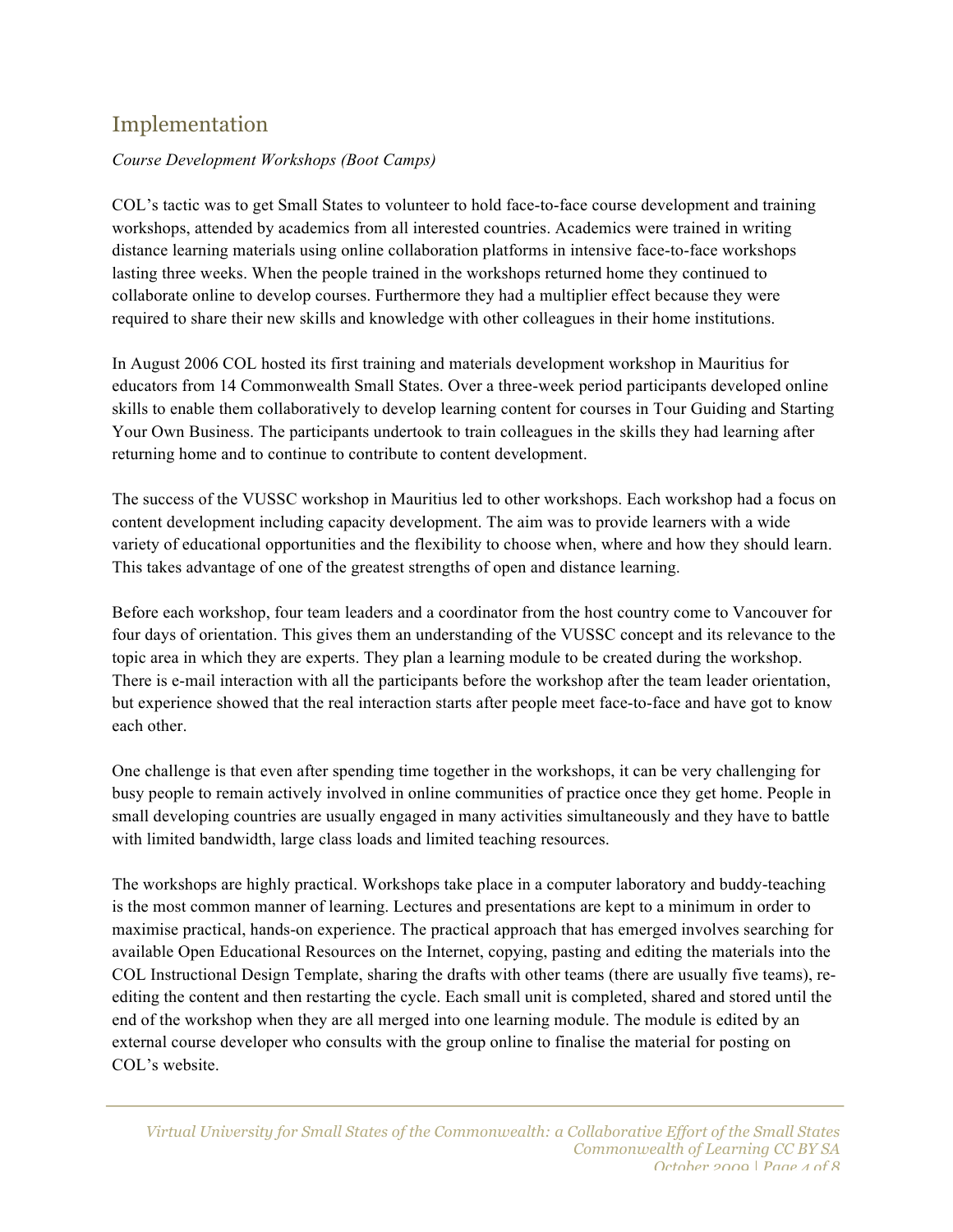Internet technologies are used so that participants get lots of practice and they maintain contact long afterwards using the IT infrastructure provided by COL. The Instructional Design Template is currently available in multiple formats for ease of use in content creation. The online collaborating platform or workshop space is currently a service called 'BaseCamp'. These two technologies have shown themselves to be most suitable: all participants use MS Word in their daily work, and the private online platform gives them the freedom to communicate with other group members away from the public gaze. All materials to date have been developed in the English language, following the fairly standard practice across Commonwealth countries. However, one course, Disaster Management has been translated into the French language as some of the Small States are bi-lingual.

One participant summarised the impact of the work:

*Improving ICT capacity [is part of the] national agenda; producing learner materials that are relevant to our needs and culture, but also sensitive to global perspectives. ODL allows us to improve education in our outer islands where there is little provision and to offer adult education for working individuals to acquire further qualifications in a way that is convenient for them.* (Workshop participant, Seychelles Boot Camp, March 2008)

#### *Funding*

The William and Flora Hewlett Foundation and the Commonwealth Fund for Technical Cooperation have provided funding for the workshops. This approach has been essential to create momentum for the VUSSC. However, holding course development workshops is expensive. As the eLearning community grows in each country it should be possible in a few years' time to begin collaborative course development in a new area without the necessity of holding a face-to-face workshop – or at least to organise such workshops regionally.

#### *Topics*

Each of the training workshops has brought together a range of educators from a particular topic area selected from the list agreed by the policy-makers. Six of these workshops have been held to date, each hosted by one of the Small States:

| 2006 | Mauritius: Tour Guiding and Starting Your Own Business                              |
|------|-------------------------------------------------------------------------------------|
| 2007 | Singapore: Training Educators to Design and Develop ODL Materials                   |
| 2007 | Trinidad: Life Skills Development                                                   |
| 2007 | Samoa: Introduction to Disaster Management                                          |
| 2008 | Seychelles: Introduction to Developing and Managing Small-Scale<br><b>Fisheries</b> |
| 2008 | Bahamas: Safety Practices in the Building Construction Industry                     |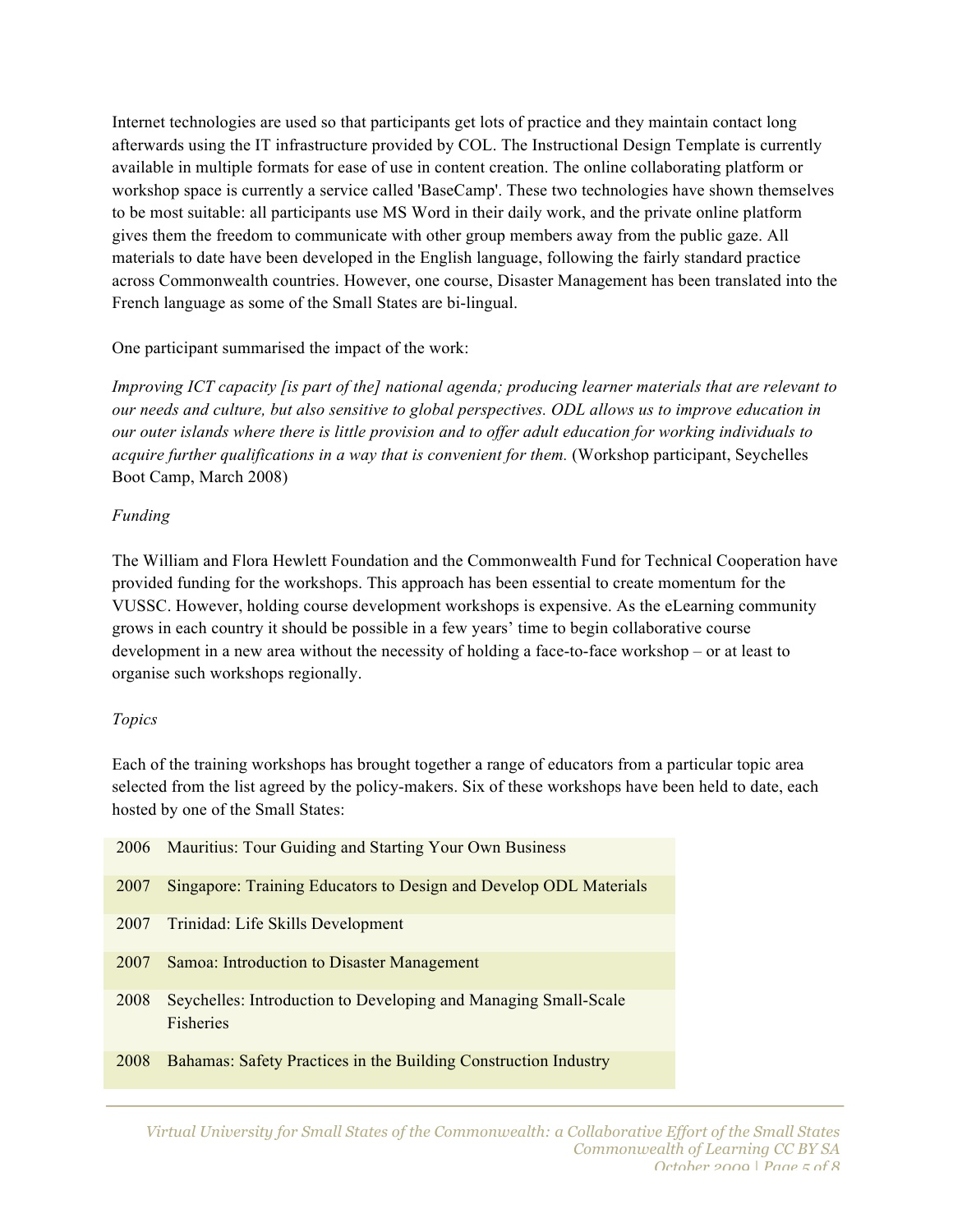

Creating course materials centrally under contract and then distributing to the Small States them might have been an easy way forward for the VUSSC. But this would have missed the key objective of building the human capacity of national institutions in the Small States. The training workshops were aimed at increasing the technical competence of educators so that they could return to their countries with skills they could apply to their institutions and educational sector. They also returned with course materials they had worked on during the training.

#### One participant commented:

*This kind of collaboration is a powerful medium to use to develop oneself and country. It is about sharing resources in knowledge and skills, so makes a change for the better, in the life of someone who needs it . . . I have come to see and learn in my lifetime . . . that access to information is a powerful tool. . . now, how to disseminate that information in a structured manner so that it is used in a positive way and empowers individuals for the better, is to me, part of what VUSSC is all about!* (Workshop participant, Samoa Boot Camp, November 2007)

Developing learning content has forced COL to investigate copyright licenses more deeply, especially in the case of Creative Commons licenses. All materials that have been developed carry open copyright licenses such as CC-BY, CC-BY-SA and CC-BY-NC and are available on COL's website.

By February 2009, all 32 Commonwealth Small States (which represent two-thirds of Commonwealth membership) had decided to participate in VUSSC and over 130 people had taken part in workshops facilitated by COL. We estimate that well over 500 additional people have received training from workshop participants and the use of the learning materials continues to expand the benefits.

#### *Use of the Course Materials*

National institutions that would like to offer educational courses or programmes co-branded with VUSSC go through a process of having the materials or programmes approved within their institution, by the national qualification authority and, where applicable, the regional qualifications authority. Programmes and courses that meet these requirements are posted with their accreditation status on a VUSSC website. This process of encouraging the transfer of courses, qualifications and learners between countries is being facilitated by a credit transfer process through a Transnational Qualifications Framework.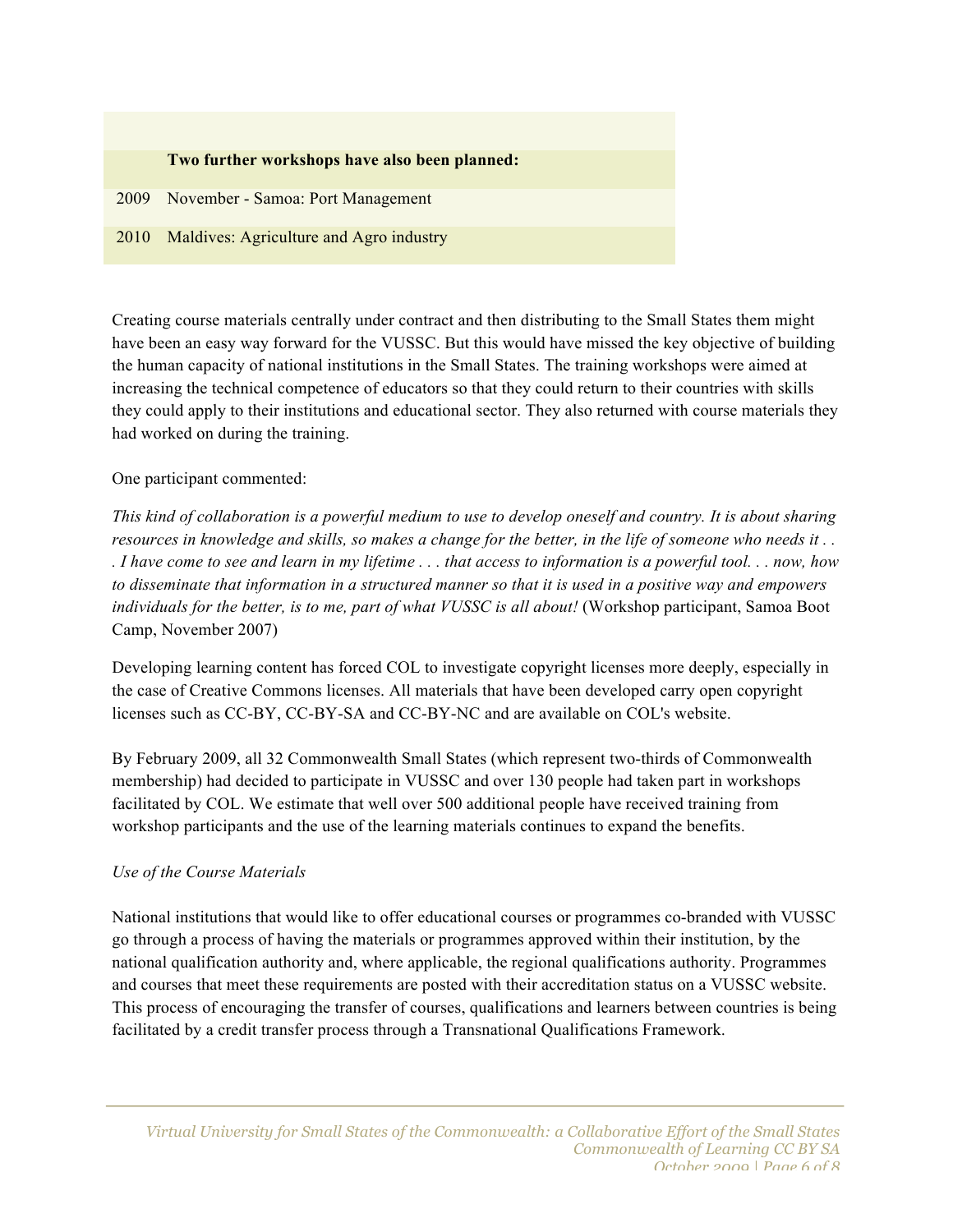## Developing a Transnational Qualifications Framework

As course materials were being developed VUSSC participants realised that they had to address the issue of quality, credibility and recognition of courses. In partnership with the South African Qualifications Authority (SAQA) they developed a Transnational Qualifications Framework (TQF).

The TQF is a ten level framework. It is not meant to replace existing qualifications frameworks in the Small States. It is a translation instrument between the systems in different countries and regions to give momentum to the transfer of courses, qualifications and learners between countries. It will also provide a means by which qualifications frameworks can be compared and allow for referencing of all qualifications to the TQF levels.

VUSSC has created an internet portal that provides online programmes offered by accredited institutions in VUSSC countries. These institutions, having already received accreditation from their national system, will be able to promote selected programmes to the international market through the VUSSC portal. Once eLearning programmes have been approved by the national and regional structures, they will be posted on the VUSSC website. Posting of programmes on the VUSSC website will signify that the programme is credible, i.e. that it aligns with national and regional qualifications structures and relates to the TQF. This is important because, as we noted yesterday, Small States are a favourite prey of degree mills, so establishing the *bona fides* of courses and programmes is vital.

Learners will register for these programmes with the knowledge that programmes offered through the portal will carry the national accreditation of the country in which the providing institution is based. In addition to this, learners will be able to review the comparability of the qualification with their own country by reviewing the qualification's registration in the Transnational Qualifications Framework.

## Conclusion

In conclusion, the VUSSC is a new model of collaboration between governments and institutions in Small States that is strengthening their tertiary institutions and networking Ministries of Education. It has been successful at both the individual and the institutional level. Many individuals have enhanced their computer skills and confidence levels through capacity-building in ODL and ICT; involvement in the Wiki community; enhanced teamwork and collaborative skills (which also included increased appreciation for diverse cultural contexts). They have been Monzur E Khoda [rmonzur@bol-online.com] Monzur E Khoda [rmonzur@bol-online.com]exposed to a range of technologies including the COL Instructional Design Template which can be used in an offline environment and the BaseCamp collaboration platform. They have developed and maintained an expanded global network of professional educators – empowered practitioners who feel able to adapt curriculum more freely and participate in an ongoing collaborative learning community.

Tertiary institutions in the Small States are now able to offer educational programmes that are co-branded with VUSSC provided they are approved by the national bodies responsible for quality assurance and or accreditation and where applicable, the Regional Qualifications Authority.